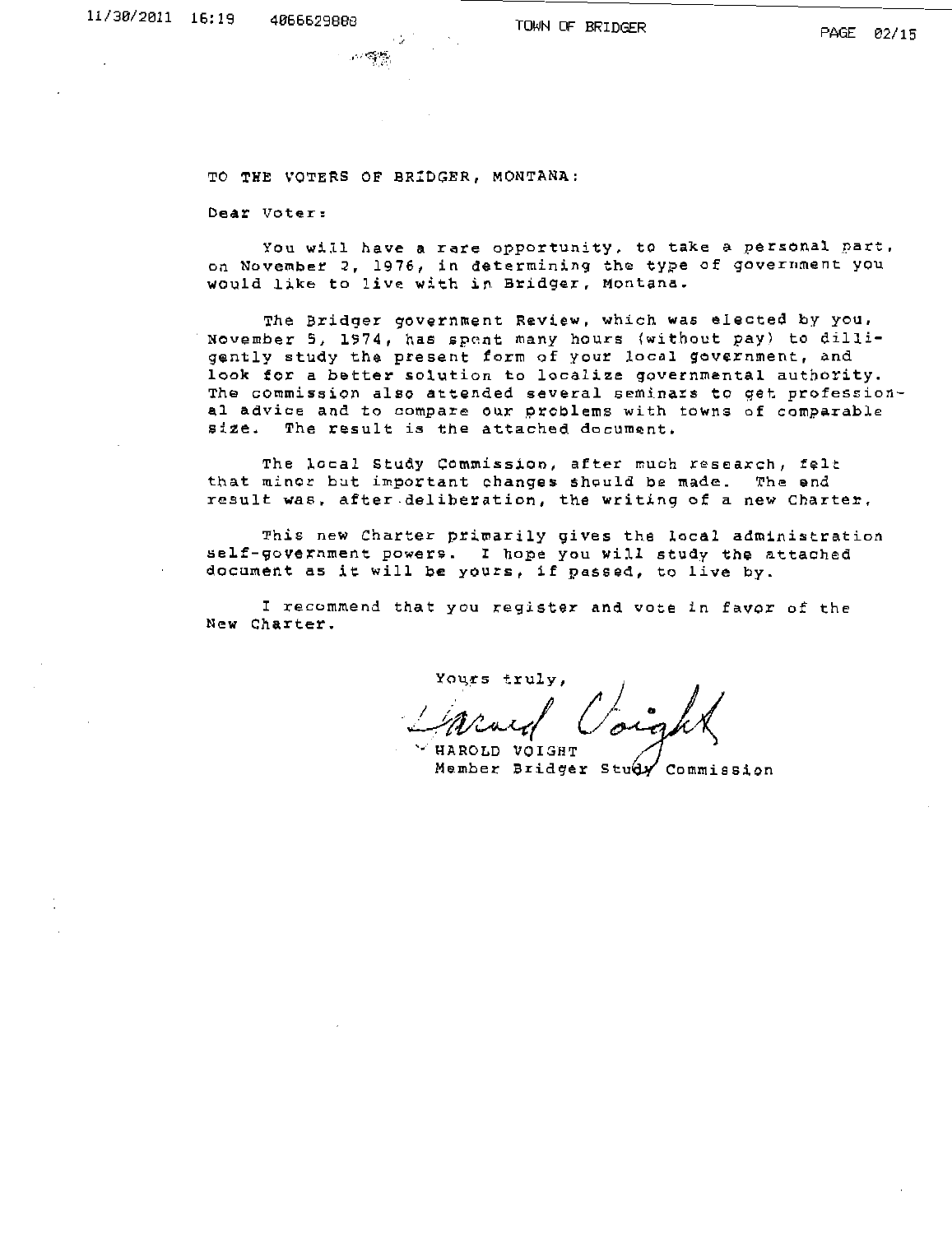Dear Voter:

I truly believe that the following new form of Government for Bridger, Montana is ideal for the following reasons:

- A. The term of Mayor would be shortened to two years instead of the four years at present.
- B. T.here would to two townspeople appointed by the **Mayor to assist each of the four council members,**  mainly to make suggestions in problem areas.
- c. The elimination of Wards in Bridger so that all registered voters would vote in cone central location. This would save the town funds as they would not need as many people working at the poles on election day.
- n. In a comminity the size of Bridger there *is* no need for a partisan ballot, therefore we have decided upon non-partisan elections.

For the above reasons, I urge the passage of the new **Charter form of government for Bridger, Montana.** 

Sincerely,

**Member Bridger Study Commission**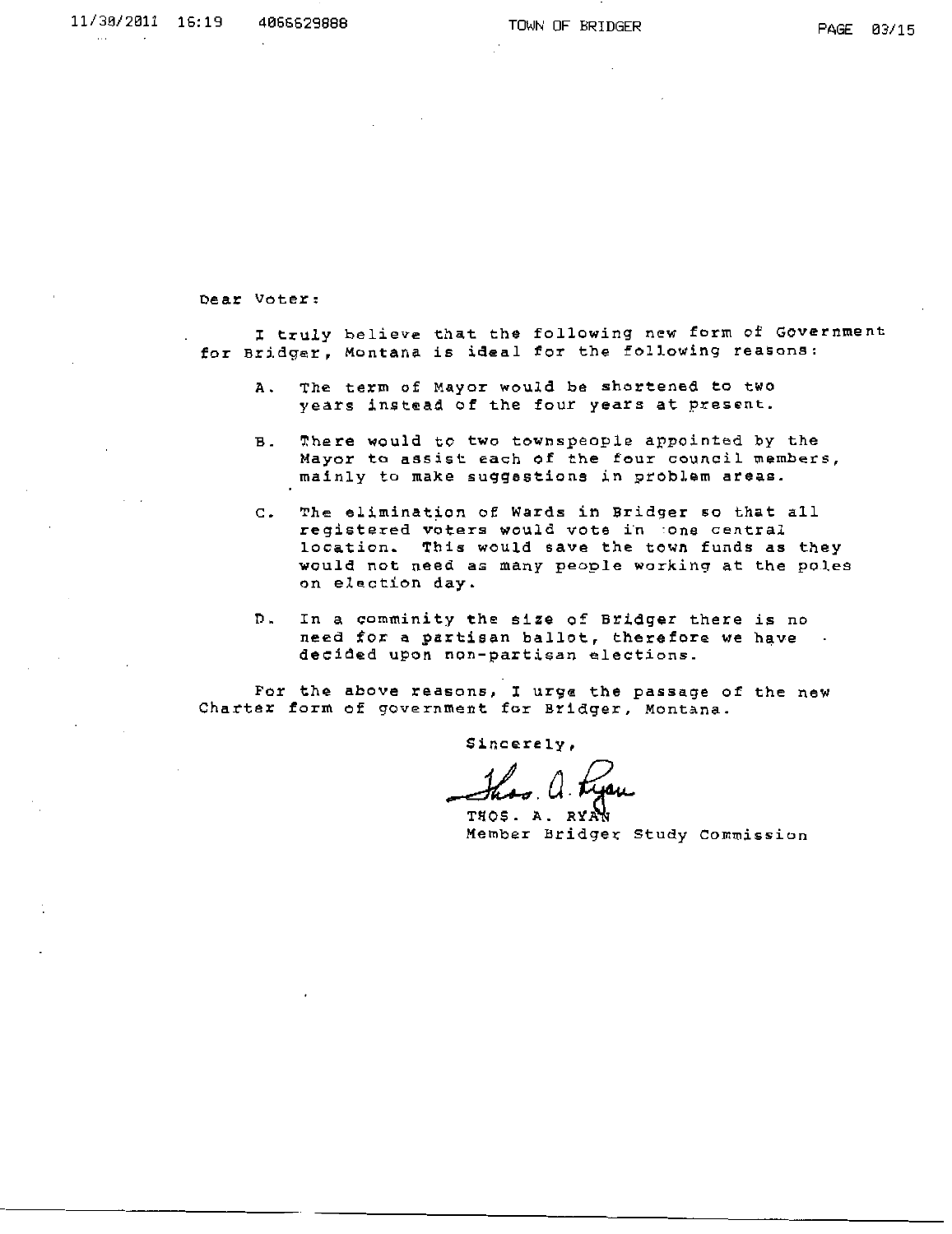Dear Voter:

After having spent several hours studying the town government of the Town of Bridger, it is my opinion that the government of this town is basically good and that no drastic changes should be made. Accordingly, I am very much in support of the tentative draft that the Bridger Study commission has proposed, because of the fact that it does not change the **form of government but makes a few minor changes which should benefit**  all of the people,

The only changes that are really made in our tentative draft are:

- **1. Reduction of the Mayor <sup>1</sup> S term to two years. I believe that**  this is good because the Mayor is the subject of any complaint that a party has about town government and I velieve that it is difficult to keep good Mayors in office if they know that they will have to take the type of abuse they often get for a **period of four years. A good Mayor can surely be** ~e-elected for an additional 2 years if he desires.
- 2. We have eliminated wards. It is my feeling that wards serve **no useful purpose in a small town like Bridger.**
- 3. We have created mandatory advisory councils of eight people from the town of Bridger who would serve in advisory capacity to the Town Council. I feel that this is one way to keep **people involved in town government and. to take some of the**  responsibility for controversial decisions off of the back of the councilman. I am totally in support of that proposed measure.
- 4. Finally we have adopted self-government powers. I find it **hard to imagine more** self~government **powers can be detrimental**  to *a.* town except with taxation powers. we, therefore, have limited the power of taxation to provide that the town government shall have self-government powers with limited taxation.

! **believe that these changes are very beneficial to a town** govern~ ment like Bridger and ought to be passed.

The only other matter available for change is a matter which must **be voted by the people. The legislature required that the town voters**  vote for partisan or non-partisan politics. We now have non-partisan and I would certainly hope that the voters in the town of Bridger vote to retain non-partisan politics. I strongly support adoption of the Charter. I am opposed to partisan politics in Bridger.

very truly yours,<br>
SEPTE MUDD<br>
Member Bridger Study Commission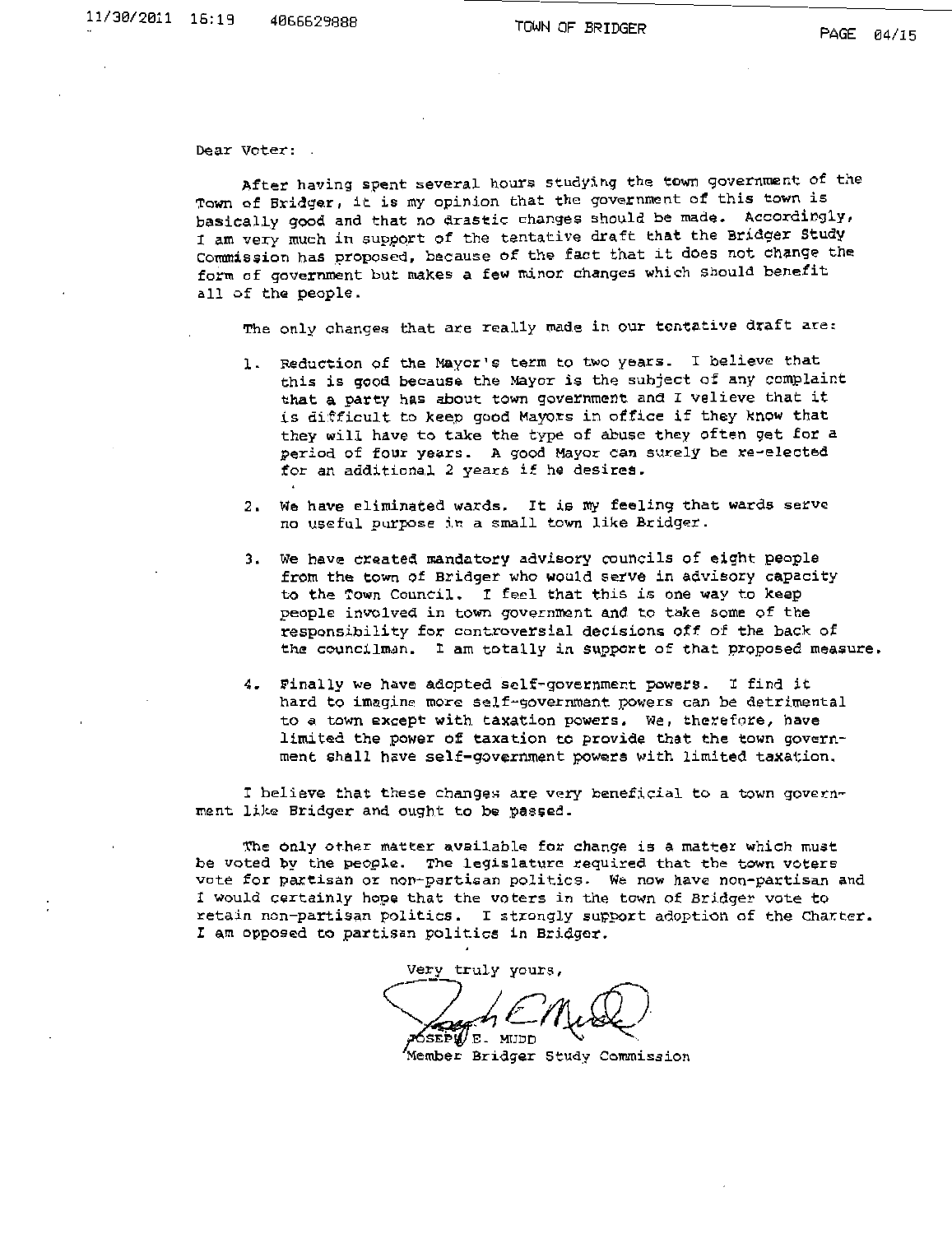## COMPARISONS

| PRESENT FORM                             | PROPOSED CHARTER FORM                                         |
|------------------------------------------|---------------------------------------------------------------|
| One Mayor                                | One Mayor                                                     |
| Mayor-four year term                     | Mayor-two year term                                           |
| Four councilmen                          | SAME                                                          |
| Councilmen<br>Four year overlapping term | SAME                                                          |
| Town Clerk appointed by Mayor            | SAME                                                          |
| Treasurer appointed by Mayor             | SAME                                                          |
| Department Heads<br>Appointed by Mayor   | SAME                                                          |
| Two Wards                                | One Ward                                                      |
| No Community Participation               | Mandatory Advisory Council<br>of eight members                |
| Taxation<br>Currently set by State       | SAME                                                          |
| Power of Council<br>set by State law     | Power of Council determined<br>locally-self-government powers |
| Taxation<br>limited by State law         | SAME                                                          |

 $\mathcal{L}_{\mathcal{A}}$ 

ALL OTHER ASPECTS ARE THE SAME.

÷,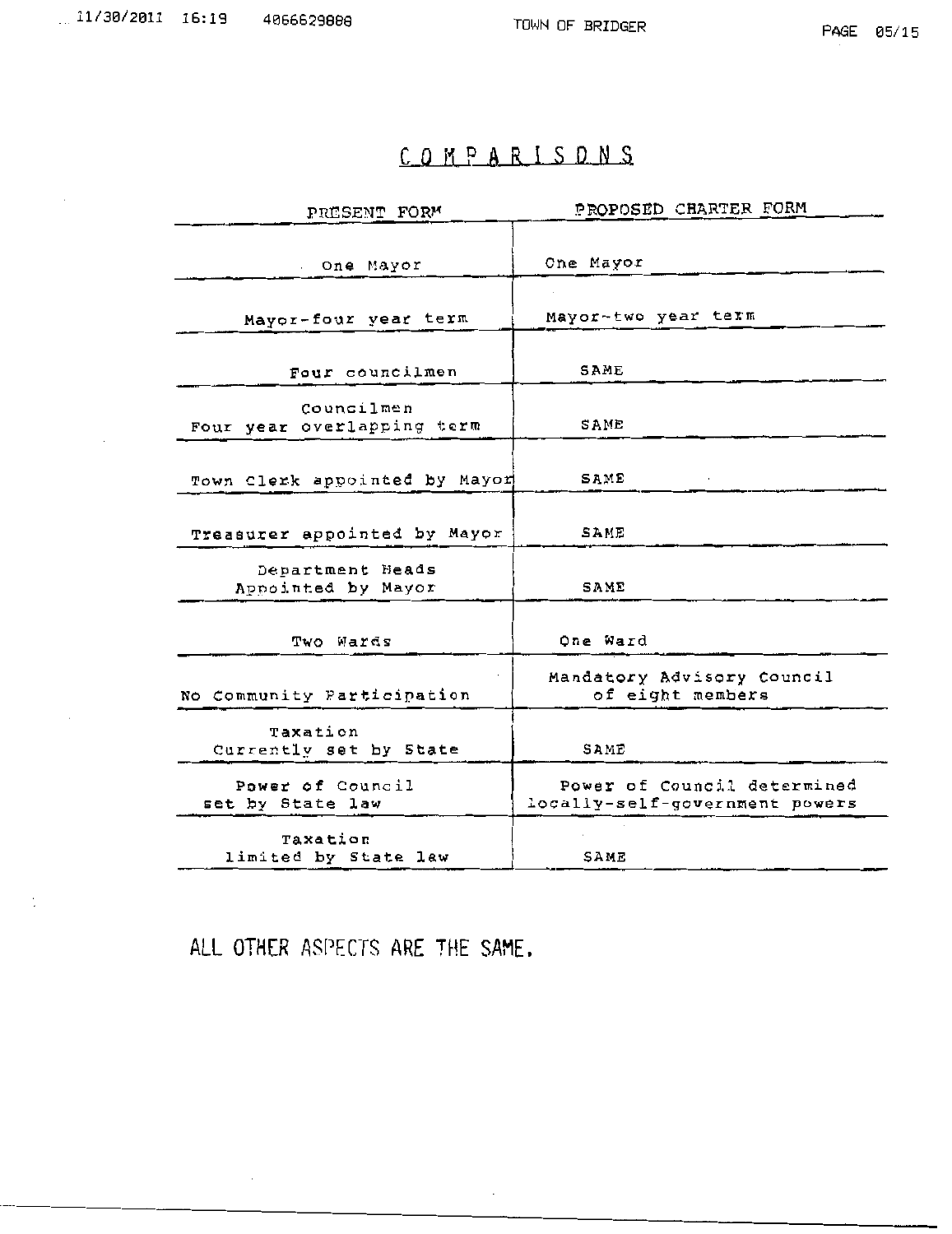$\sim$   $\sim$ 

 $\mathcal{A}^{\mathcal{A}}$ 

 $\sim$ 

 $\sim$ 

 $\sim$ 

 $\label{eq:2.1} \frac{\partial}{\partial x} \left( \frac{\partial}{\partial x} \right) = \frac{\partial}{\partial x} \left( \frac{\partial}{\partial x} \right)$ 

# CHARTER PLAN OF GOVERNMENT

 $\sim 10^{-1}$ 

 $\chi^2$  and  $\chi^2$ 

 $\sim$ 

**Contractor** 

 $\cdot$ 

FOR

THE TOWN OF BR1DGER

 $\sim$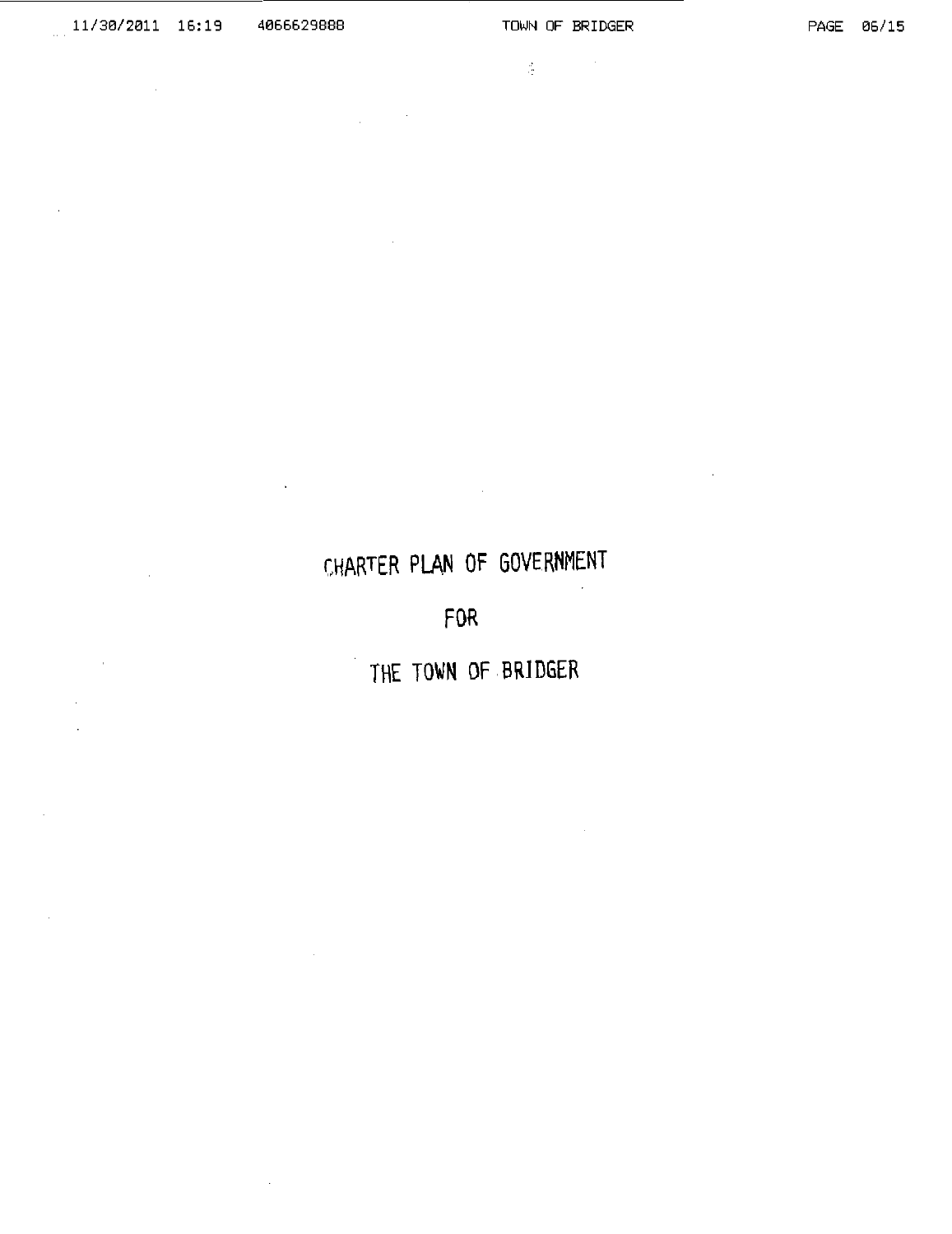### ~INAL OEAFT *ov*  CERTIFICATE ESTABLISHING A CHARTER PLAN OF GOVERNMENT FOR THE TOWN OF BRIDGER

The government of the Town of Bridger shall be organized and shall operate under the provisions of the following charter:

- (A) MAYOR-COUNCIL
	- 1. The Mayor-Council shall consist of an elected **council and one elected mayor who are elected at**  large.
	- 2. The mayor shall:
		- (a) enforce laws, ordinances, and resolutions;
		- (b) perform duties required of him by law, ordi**nance, or resolution;**
		- **(c) administer affairs of the local government;**
		- (d) carry out policies established by the council;
		- **(e) recommend measures to the council;**
		- (f) report to the council on the affairs and financial condition of the local government;
		- **{q) execute bonds, notes, contracts, ana written obligations of the commission, subject to the approval of the council;**
		- (h) report to the council as the council may require;
		- (i) attend council meetings and may take part in **discussions;.**
		- $(j)$  execute the budget adopted by the council;
		- (k) appoint, with the consent of the council, all members of boards; except, the mayor may appoint with**out the consent of the council temporary advisory**  committees established by the mayor.
	- ]. **The town government** shal~ **operate in the following** manner~
		- **(a) The mayor may appoint one or more administrative assistants to assist in the eupervision and operation of the local government. Such administrative assis**tants shall be answerable solely to the mayor.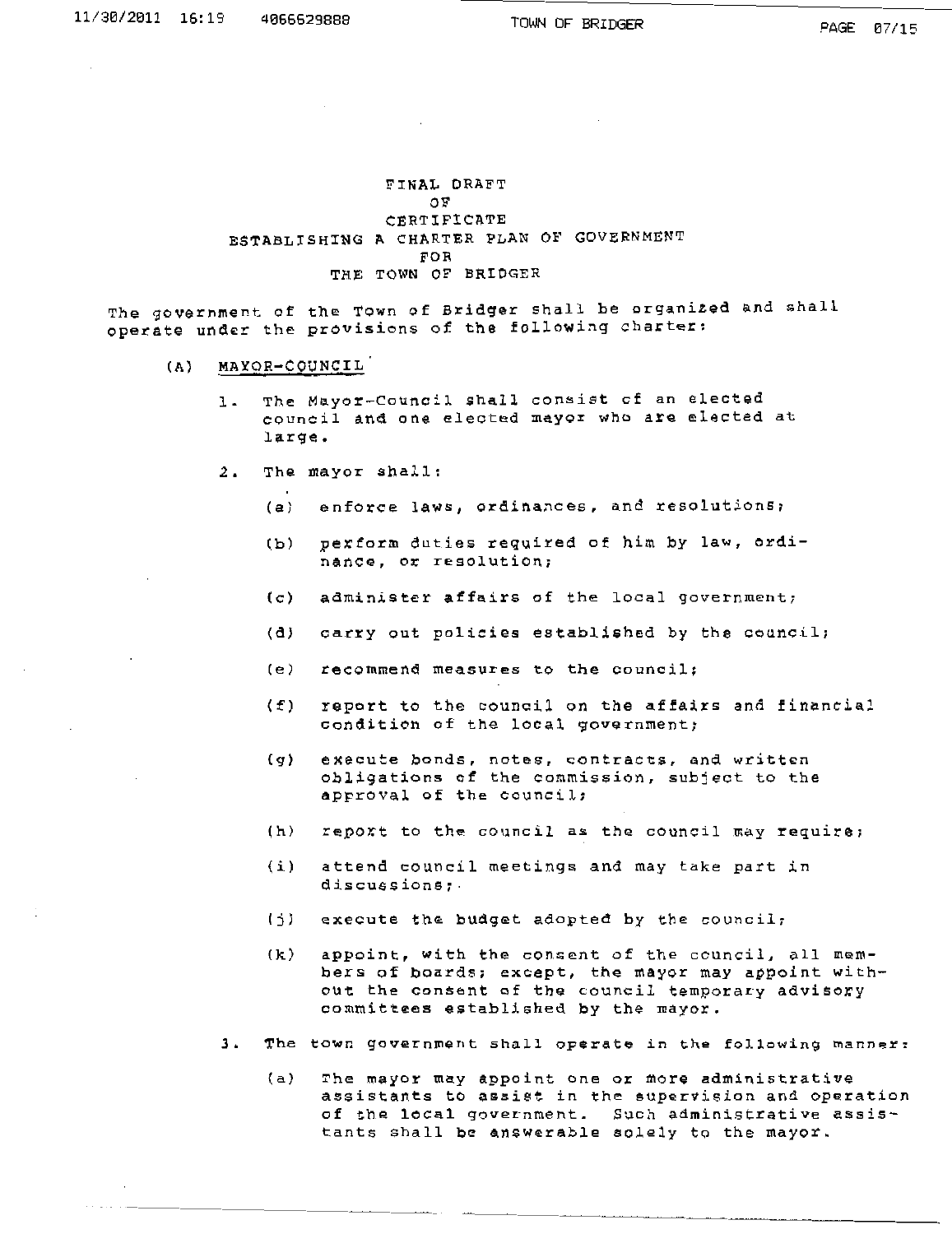- (b) The mayor may appoint, with the consent of a majority of the council, all department heads. The mayor may remove department heads and may appoint and remove all other department employees.
- (c) The mayor may veto ordinance and resolutions subject to override by a two-thirds vote of the council.
- (d) The mayor may prepare the budget in consultation with the council and department heads.
- (e) The mayor may exercise control and supervision of all departments and boards to the degree authorized by ordinance of the council.
- (£) A treasurer shall be appointed.
- (g) The council shall be elected at large
- (h) Local government elections shall be conducted on a partisan or non-partisan basis as decided by vote.
- $(i)$  The council shall) have a chairman or president who shall be elected by the members of the council from their own number for a term established by ordinance.
- (j) The presiding officer of the council shall decide all tie votes of the council, but shall have no other vote. The chairman of the council shall preside if the mayor is absent.

Two Coursell Members shall be elected every two vears.

- (1) The Gize of the council shall be four (4) members, to be elected at large.
- (m) The term of office of mayor shall be two (2) years. The term of office of council shall be four (4) years.
- **4. The mayor, subject to the approval of the council shall**  appoint an Advisory Council as follows:
	- **(a) Two citizens of the town, shall be appointed, without**  pay, to advise the council in each of the following **areas:** 
		- **1. Sewer, water, and garbage;**
		- 2. Parks and recreation;
		- 3. Streets and alleys;
		- **4. Budget and financa,**
	- **(b) The citizen advisory council 5hall meet semiannually or more, if required.**
	- (c) Each area of advisory council shall be headed by one **eouncil member.**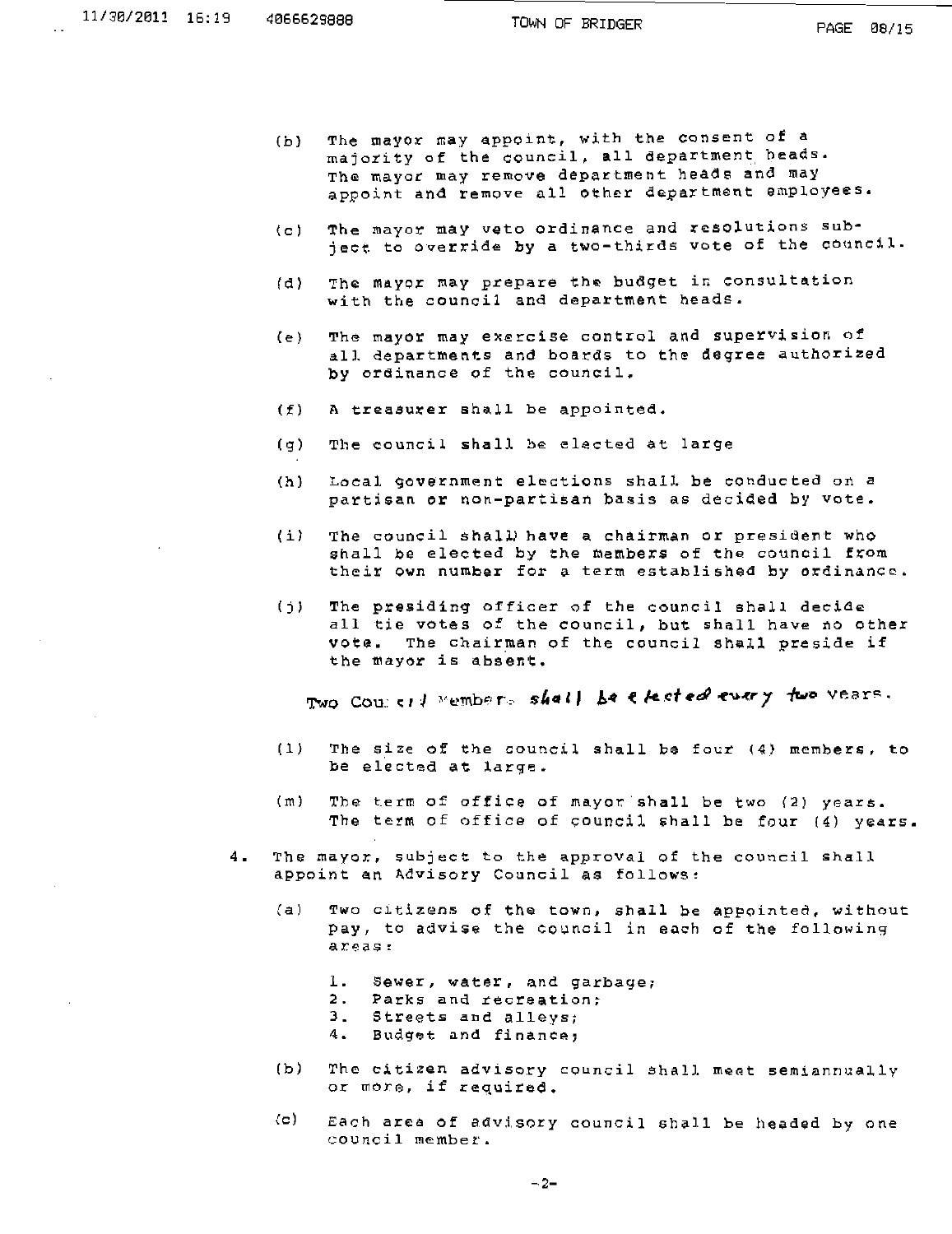- (d) The council may change specific areas of advisory council **authority, if necessary, by ordinance.**
- (e) The advisory council shall have no vote, and shall advise the council of public feelings in each area.
- (f) The term of appointment shall be subject to mayor's discration.
- **5. The Town Government shall have self-government powers subject to** the following limitation in taxation:

The town may not levy any tax in excess of that allowed at any time for cities or towns of the class of the Town of aridger by the legislature or laws of the State of Montana, unless said levy is approved by a majority of the voters in the Town voting upon the issue. Forty percent (40%) of the **regula:r voter.s mu\$t vote bef.o.r.e any add.i'l:.ional J.Gvy can be .approved.** 

> We, the Study Commissioners of the Town of Bridger, do hereby certify that this is the official. final draft of the certificate establishing a Charter plan of **government for the TOwn of Bridger, apvroved by the Study Commissioners of**  the Town of Bridger.

In testimony whereof, we set our hands.

pone at Sridger this  $\frac{7^{4i}}{2^{4i}}$  day of  $\frac{1}{2}$ 1976.

ATTEST:

ornia

Tówn Clerk Town of Bridger

 $\checkmark$ 

Secretary for the Bridger Study *Commission* 

| $\sqrt{2}$ |
|------------|
| $schE$ M   |
| U -<br>١   |
|            |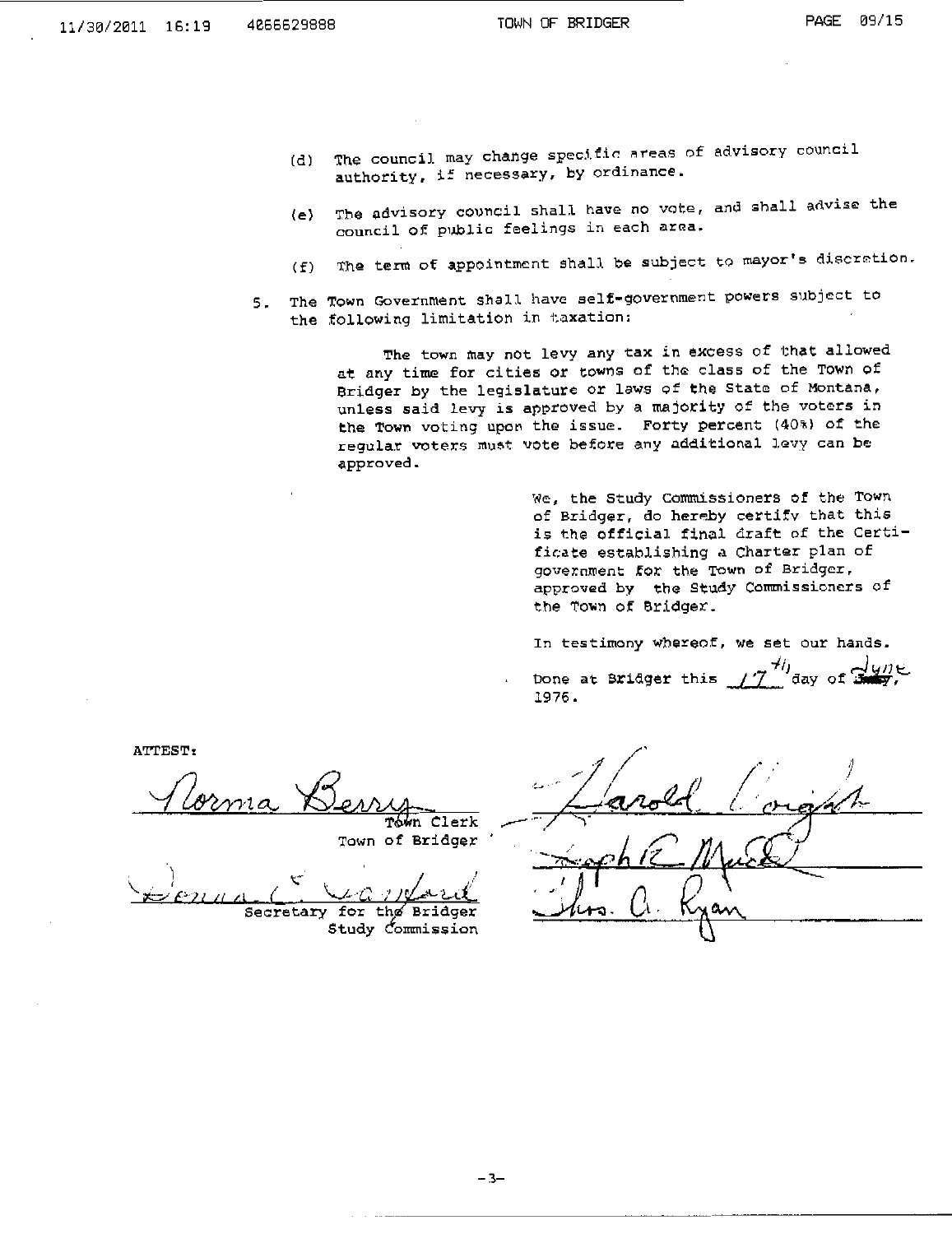PAGE 10/15

### CERTIFICATE

ESTABLISHING THE OFFICIAL BALLOT FOR THE NOVEMBER 2,1976 SPECIAL ELECTION

INSTRUCTION TO VOTERS: Place an "X" in the boxes which express your preferences. The ful text of the proposed form of government and of the existing form of government are available at your polling place.

> OFFICIAL BALLOT BALLOT ON ALTERNATIVE FORM OF LOCAL GOVERNMENT

If the proposed form of givernment fails to receive a majority of the votes cast on the question, the sub-option also fails. If the proposed form is adopted, the sub-option requires only a plurality of votes cast on the sub-option for adoption.

> PLEASE VOTE ON BOTH ISSUES l. Vote for one

For alternate form<br>For the existing form of government

2.

Vote for one Sub-option to be included in the new form of government, if it is adopted. Local government elections;

. Shall be conducted on a partisan basis Shall be conducted on a non-partisan basis.

This ballot on the alternate form of local government shall be print-<br>ed as a separate ballot.

We, the Study Commissioners of the Town of Bridger, do hereby certify that this of Eitinger, do hereby centry that this Study Commissioners of The Town of Bridger.

In testimony whereof, we set our hands.

Done at Bridger this 4H4 day of **MARCH** 1976.

ATTEST:

' ~l - "\ I \_· . : ~ ' . \_\_ . , ..... , Town Clerk Town of Bridger  $\sim$  022

Secretary for the Study Commission

Study Commissioners οf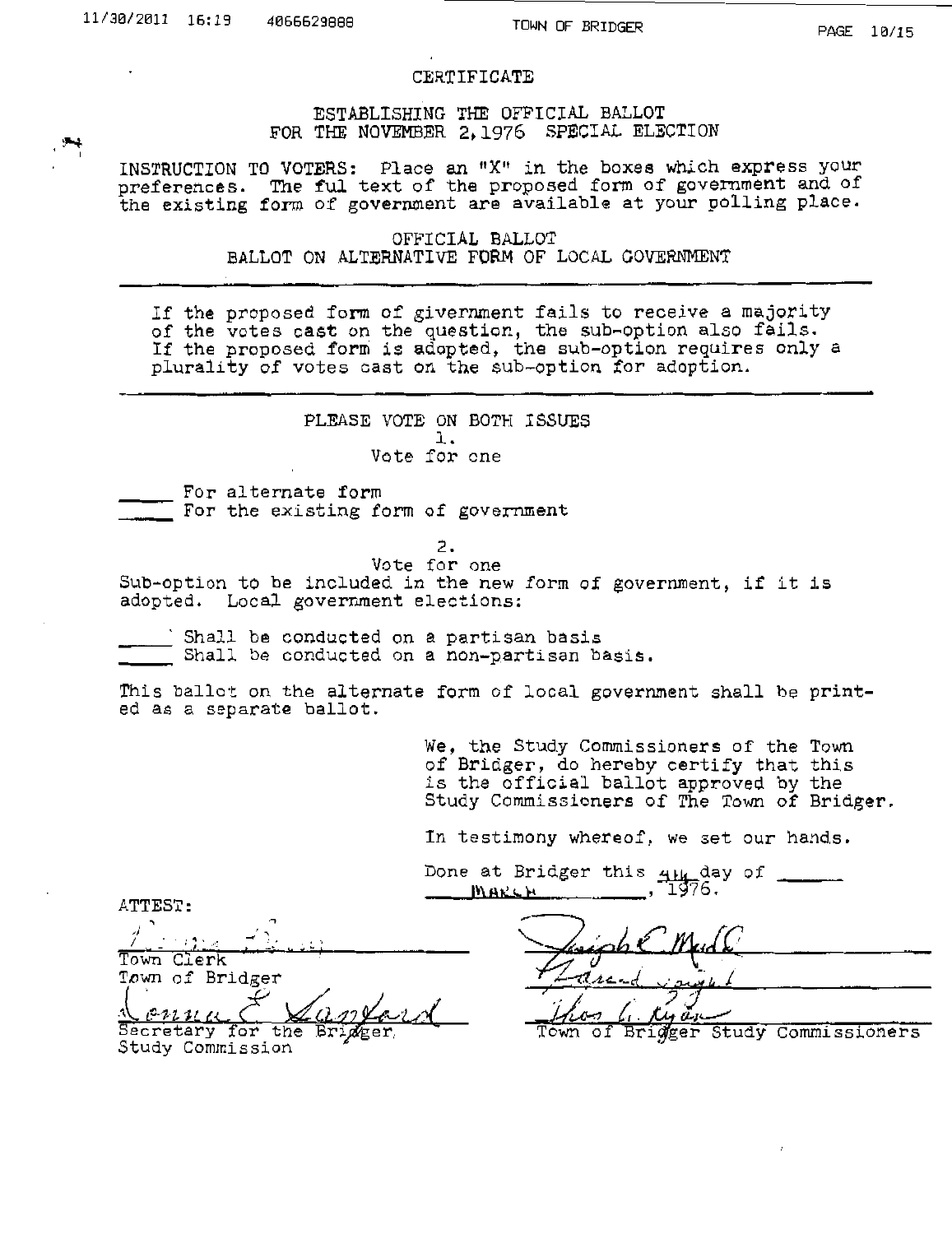#### CERTIFICATE

### ESTABLISHING THE DATE OF THE SEFOLAL ELECTION AT WHICH THE ALTERNATIVE FORM OF GOVERNICHT SHALL BE PRESENTED TO TO THE ELECTORS OF THE TOWN OF BRIDGER

The alternative form of government proposed by the Local Covernment Study Commission shall be submitted to the voters of the Town of Bridger at a special election to be held with' the general election on November 2, 1976.

> We, the Study Cormissioners of the Town of Bridger do hereby certify that this is the date of the soecial election approved by the Study Connissioners of the Town of Bridger.

> In testimony whereof, we set our hands.

Done at Bridger this  $4+u$ day of ~ \_\_\_ , 1976.

 $\wedge$  TTEST: ."{~ m,i *i£.(A* •·i'l Town Clerk *1* ' Town of Bridger

Monua C. W C Masdel Town of Bridger Study Commissioners

 *Corruission*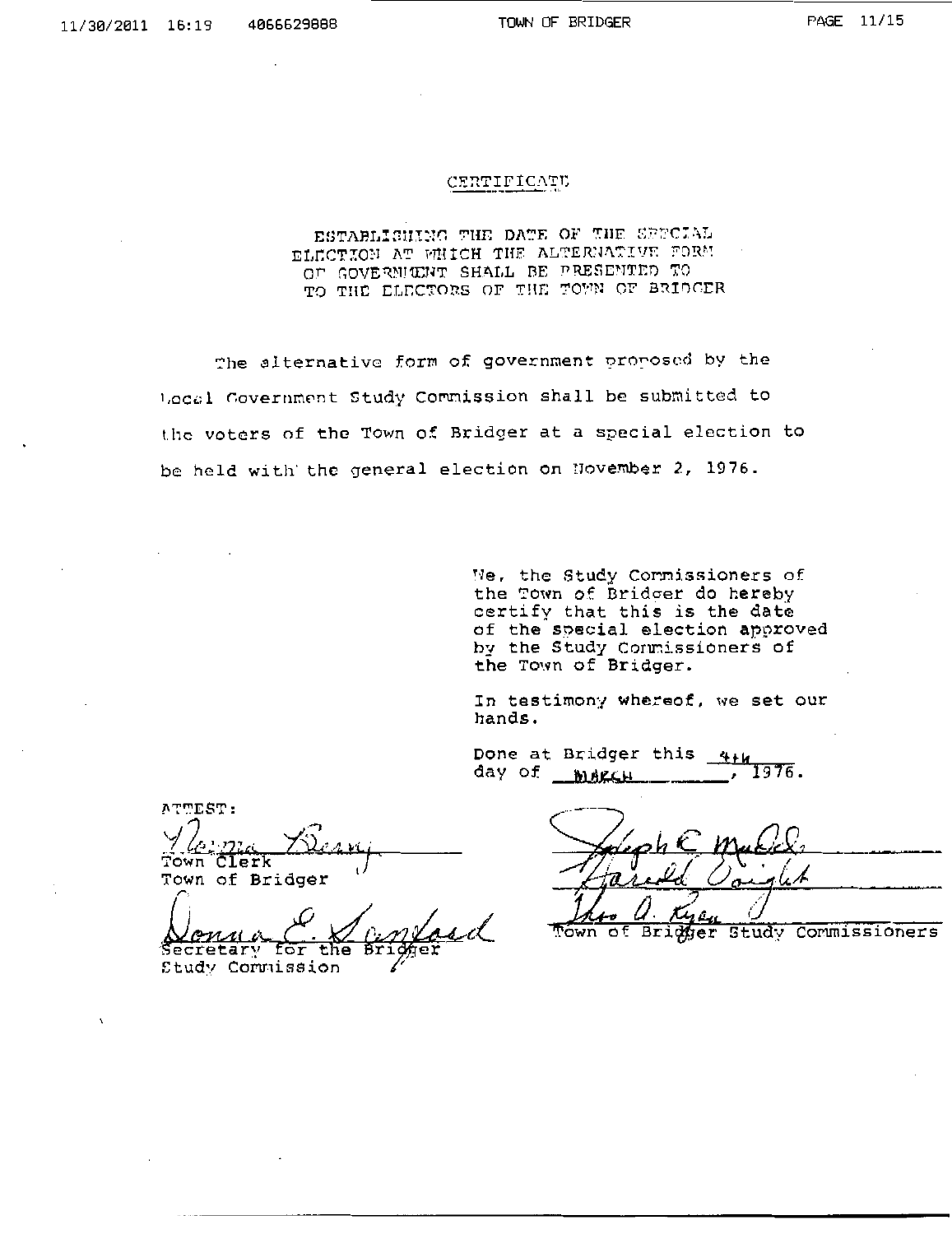$\cdot$ 

# EXISTING **PLAN** OF GOVERNMENT

FOR

**THE TOWN** OF BRIDGER

 $\ddot{\phantom{0}}$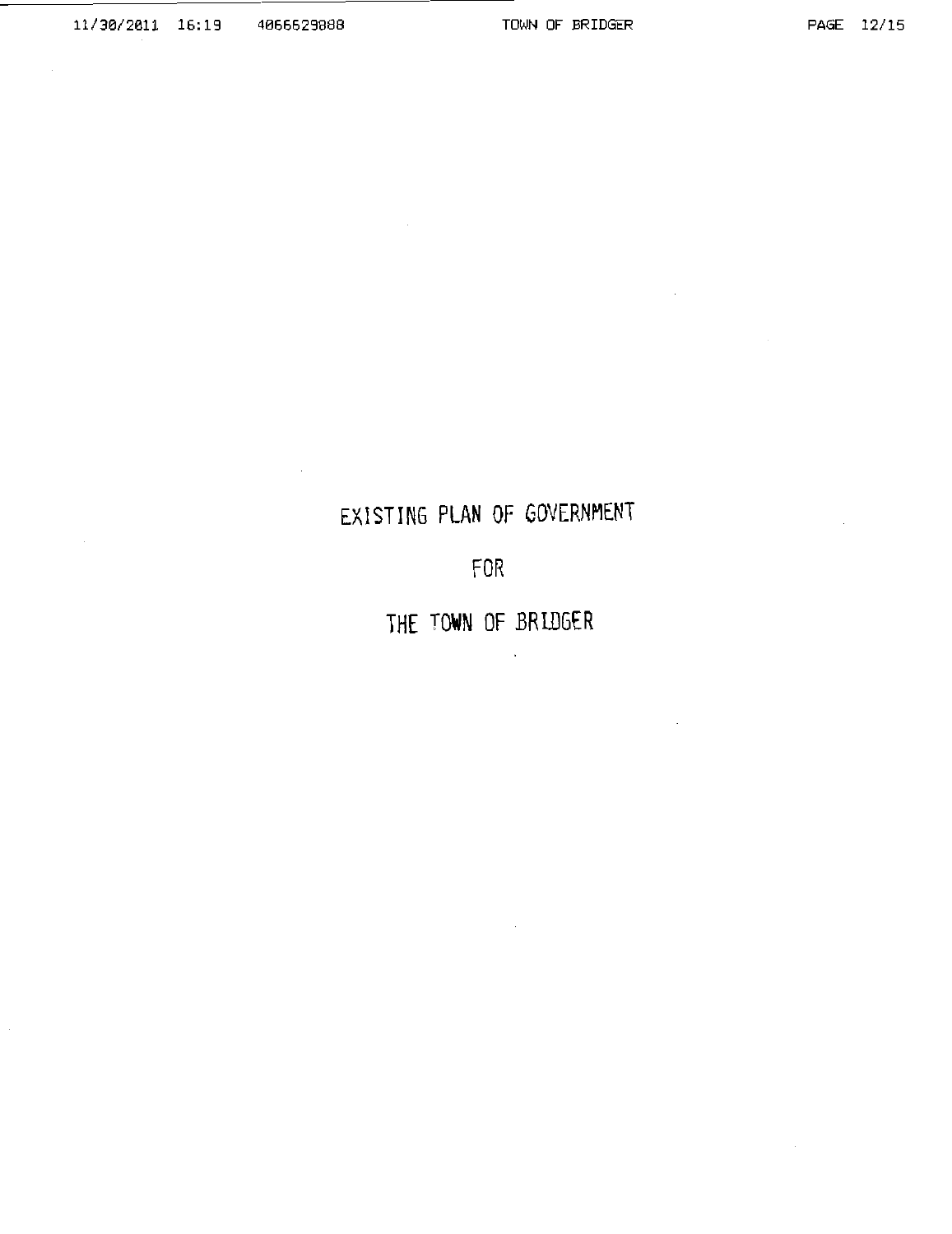#### CERTIFICATE

### ESTABLISHING THE EXISTING PLAN OF GOVERNMENT

### FOR

### THE TOWN OF BRIDGER

If retained by the voters, the government of the town of Bridger, shall be orqanized under the following provisions of Section 47A-3-203: Revised Codes of Montana, 1947. Commission-executive form.

### $(1)$ ( 2) (3) (a) (ii) (3) (b)  $(iii)$ (3) (c)  $(i)$  $(3)$   $(d)$   $(ii)$  $(3)$  (e)  $(ii)$ (3) (f)  $(i)$ (3) (g) (ii)  $(3)$   $(h)$   $(i)$ (3) (j) (iii)<br>(3) (k) (ii)  $(3)$   $(k)$   $(ii)$  $(3)$   $(1)$   $(1)$  $(3)$   $(m)$ (4) (a)

47A-3-203. Commission \_executive form.

(1) The commission executive form (which may be called the "council-executive," the "council-mayor," or the commission-mayor" form) consists of an elected commission (which may be referred to as the ''council") and one elected executive (who may be referred to as the "mayor") who is elected at large.

- (2) The executive shall:<br>(a) enforce laws, ordina
- enforce laws, ordinances, and resolutions;
- (b) perform duties required of him by law, ordinance, or resolution;
- (c) administer affairs of the local government;
- (d) carry out policies established by the commission;
- (e) recommend measures to the commission;
- $(f)$  report to the commission on the affairs and financial condition of the local government;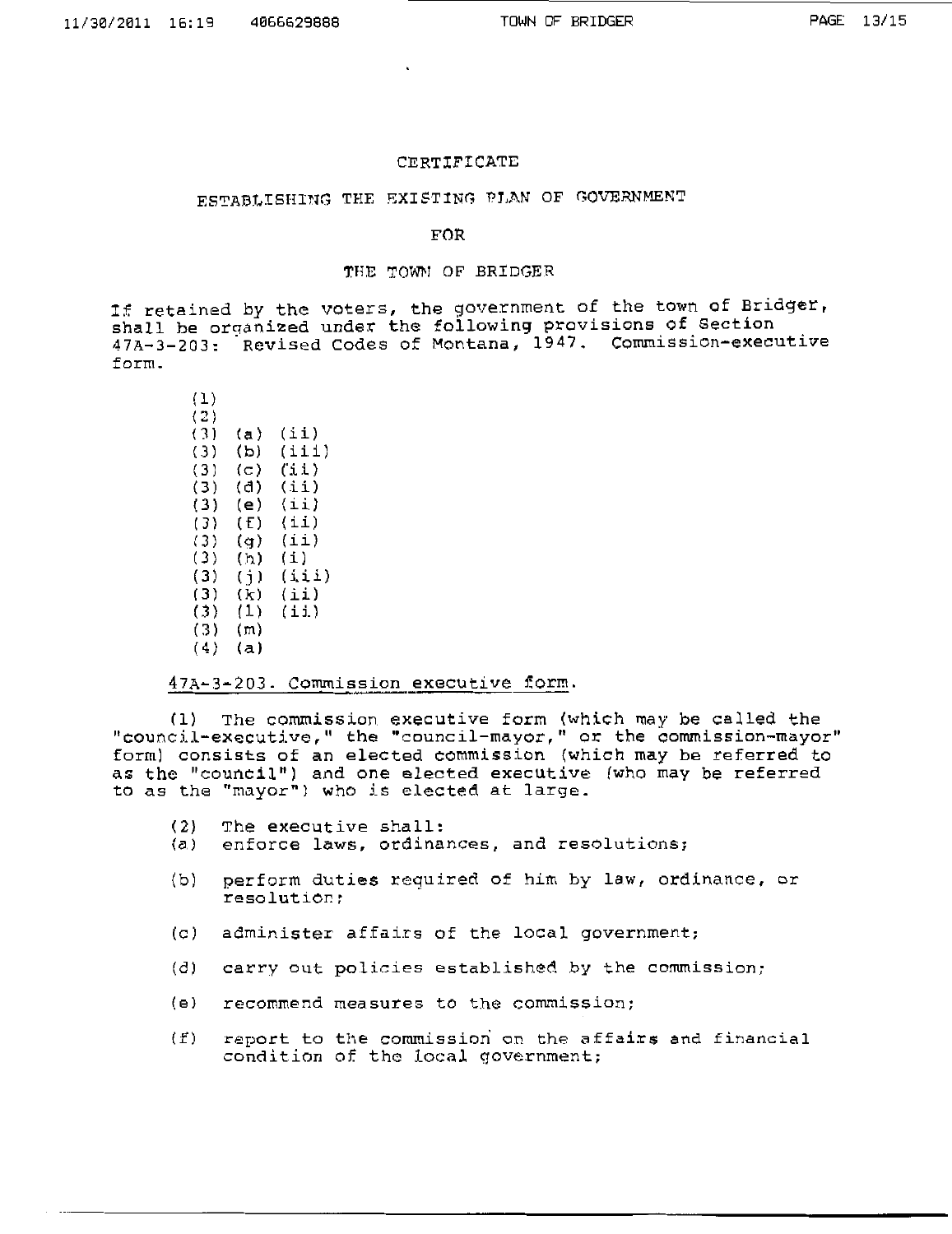$(q)$  execute bonds, notes, contracts, and written obligations of the commission, subject to the approval of the commission;

 $(h)$  report to the commission as the commission may require;

 $(i)$  attend commission meetings and may take part in discussions;

(j) execute the budget adopted by the commission;

(k) appoint, with the consent of the commission, all members of boards; except, the executive may appoint without the consent of the commission temporary advisory committees established by the executive.

(3) The plan of government shall further define the structural characteristics of the form by including the items listed below:

(a) The executive may appoint one or more administrative assistants to assist in the supervision and operation of the local government. Such administrative assistants shall be answerable sulely to the executive.

(b) The executive may appoint, with the consent of a majority of the executive may appoint, with the consent of a majority of the commission, all department heads. The executive may remove department heads and may appoint and remove all other department employees.

(c) The executive may veto ordinances and resolutions subject to override by a two-thirds vote of the commission.

(d) The execu.tive may perpare the budget in consultation with the commission and department heads.

(e) The executive may exercise control and supervision of all departments and boards to the degree authorized by ordinance of the commission.

 $I(f)$  A financial officer (who may be called the "treasurer") shall be appointed.

(g) The commission shall be elected by districts in which candidates must reside and which are apportioned by population.

(h) Local government elections shall be conducted on a partisan basis as provided in this title.

(i) The commission shall have a chairman who shall be elected by the members of the commission from their own number for a term established by ordinance.